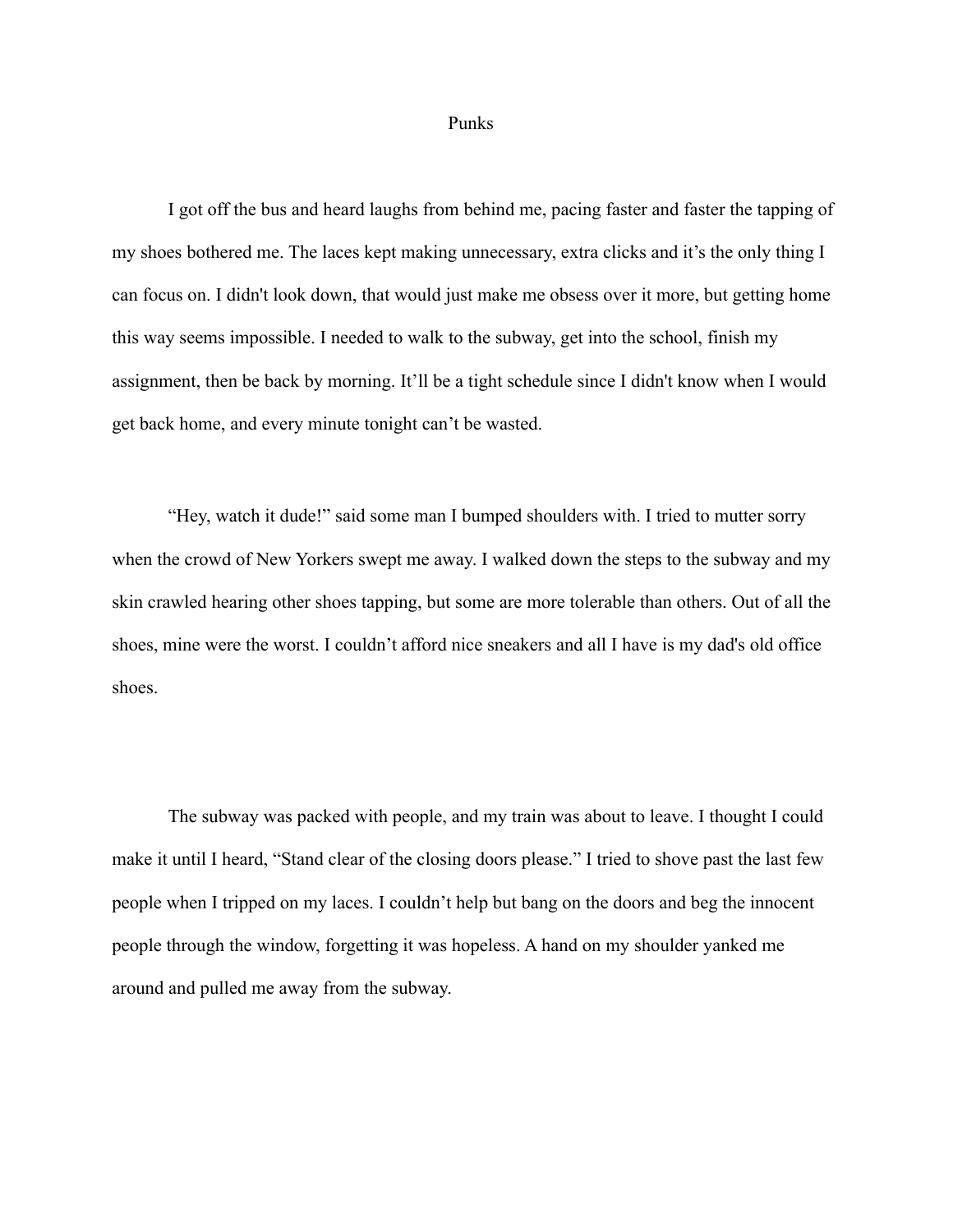"Will you shut up, the next train will be here in a few minutes."

"What do you mean, 'only a few minutes.'" I complained. ''The next one won't be here in ten minutes." She rolled her eyes at me. The girl backed away and went on her phone. She had pointy gelled hair and had a noticeably sharp face. From the old bag over her shoulder, it looked like she was running away.

"Hey, where are you from?" I asked. She looked up, confused.

"Kansas." she bluntly said. She must have seen me staring at her bag and punk style, since she looked down at herself and then stared at me down for my clothes. "You're easily a local, can tell by you freaking out over missing the train late at night, looking eager to get a certain substance." She was painfully right, so I laughed until it hit me.

"Ok, you're spot on… other than the substance part, what do you mean by that?"

"From that response, I guess I was wrong. Now you just seem like a total dweeb." She smiled and laughed at her own joke. I still didn't understand but I didn't want to make a fool of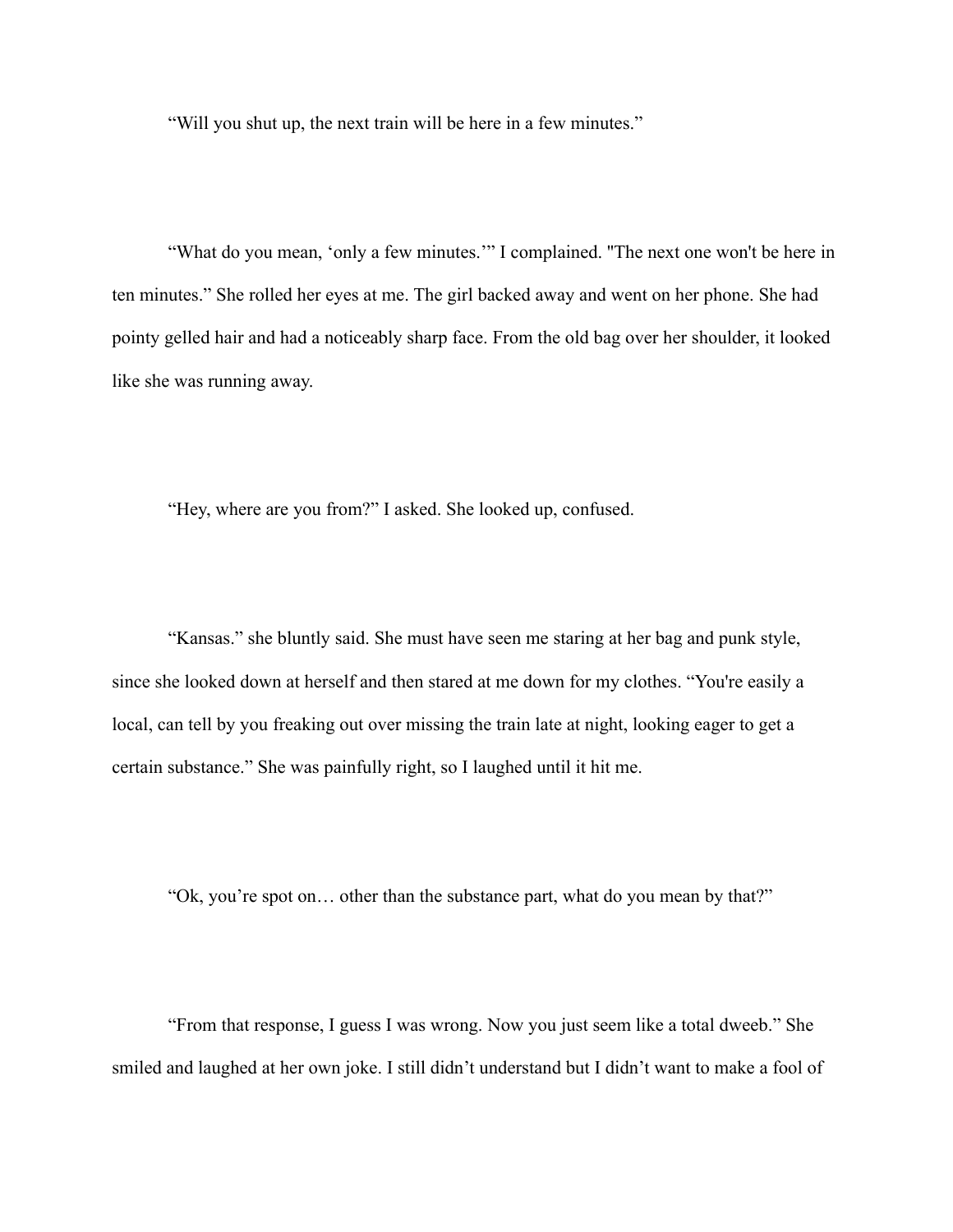myself. She started telling me about how she came from Kansas to volunteer at her little brother's preschool to make it easier for him to ask for help. We talked until the subway approached and I wasn't stressed about time anymore.

I leaned my head back in the seat and stayed like that for a few minutes until she spoke.

"My stop is coming up soon, it was great talking with you." She got her bag and was about to stand up when she paused. "Y'know, you're a weird guy. I'm sure you could say the same for me, but you're weird in a weird way. It's like I can tell the way that you talk although you haven't said too much. You have an odd but charming feeling to you, and I don't mean feeling as in emotions, but as in colors, smells, and memories."

"So I smell good to you?" She smiled and rolled her eyes.

"Not really, just new but familiar." She glanced down at her phone to check the time and stood up. "I don't have socials so this is goodbye already dweeb." I was sort of shocked and should've talked more while I had the chance.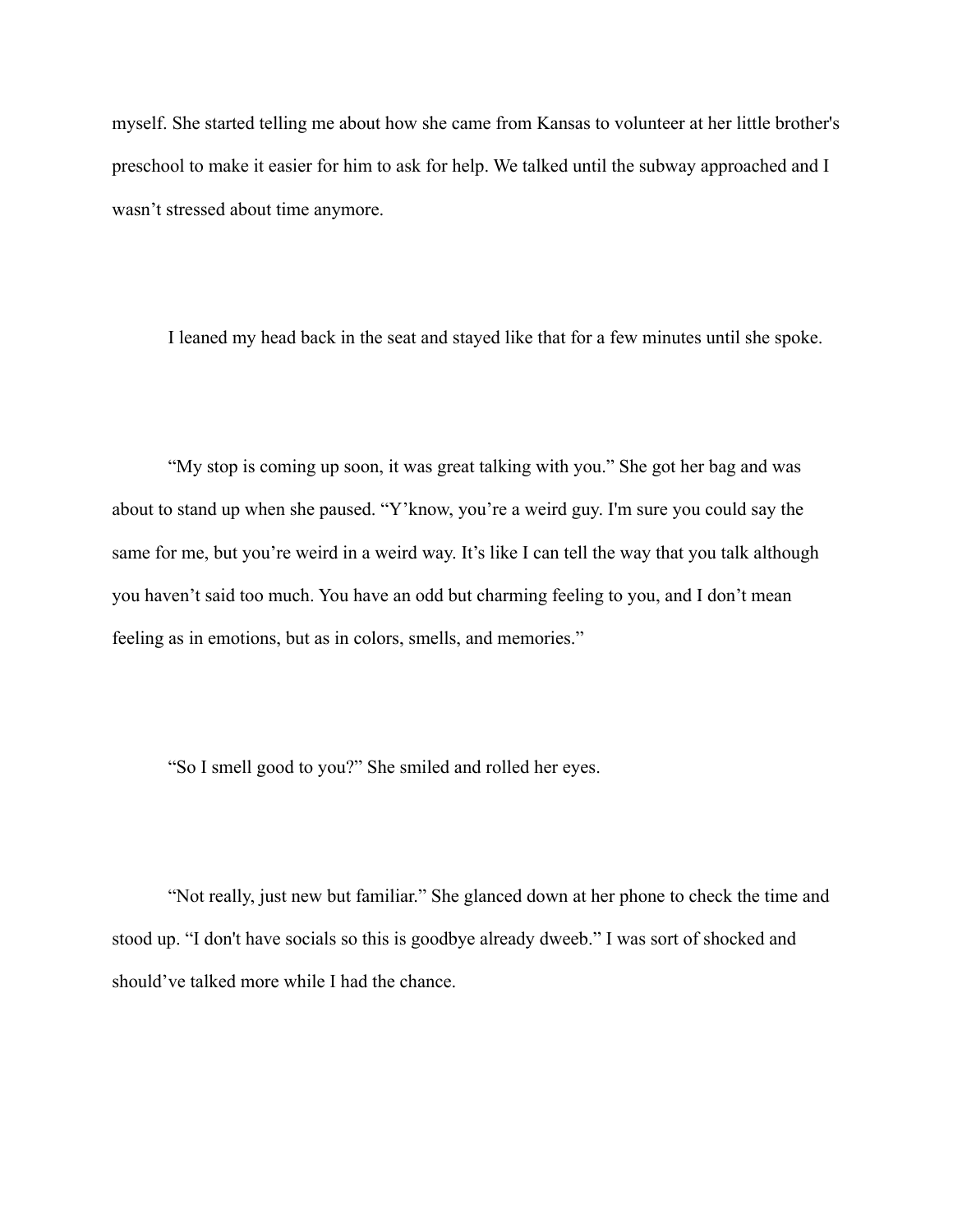"See you around I guess…um-"

"Jayden. Call me Jay though, it makes me sound tougher."

"Okay, I'm Charlie. Bye Jay."

"Bye, good luck with whatever you're doing out here." she said with a smile. Soon after I got off my stop, the school was in sight and I just needed to grab the key by the window. I don't think I liked that girl romantically, I just really admired her in a platonic way. I walked into the school and immediately went to History, and had to finish a timeline that I hadn't started yet. I got a computer out and nearly dropped it when a creepy toy my teacher kept on her desk, I was so scared I was going to get caught.

I finished the assignment at 5:43 a.m. *ugh*. I got what I needed and left, thank god the janitor left me a key. I got home by 7:29 a.m. I could already hear my mom walking around waking up and getting ready to come get me.